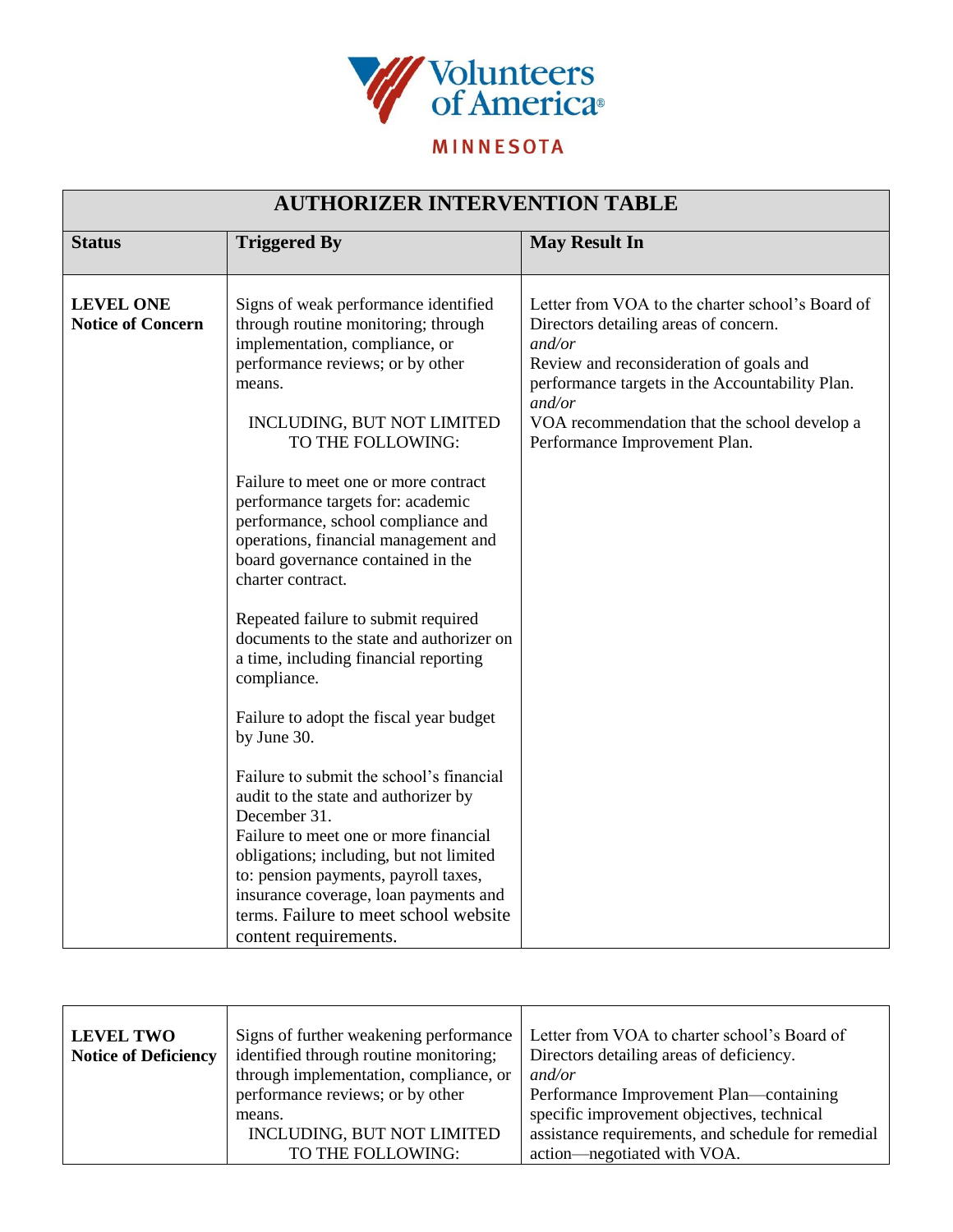|                    | Failure to meet school annual charter                                       |                                                 |
|--------------------|-----------------------------------------------------------------------------|-------------------------------------------------|
|                    | contract academic SMART goals two                                           |                                                 |
|                    | consecutive school years.                                                   |                                                 |
|                    | Failure to comply with applicable law                                       |                                                 |
|                    | or significant failure to comply with                                       |                                                 |
|                    | VOA condition(s) of the charter.                                            |                                                 |
|                    | Repeated failure to adopt the fiscal year                                   |                                                 |
|                    | budget by June 30.                                                          |                                                 |
|                    | Repeated failure to submit the school's                                     |                                                 |
|                    | financial audit to the state by December                                    |                                                 |
|                    | 31. Unresolved significant findings in                                      |                                                 |
|                    | the Annual Audit. Repeated violations                                       |                                                 |
|                    | of the requirements of the MN Data                                          |                                                 |
|                    | Practices Act, including the Open                                           |                                                 |
|                    | Meeting Law. Continued failure to meet                                      |                                                 |
|                    | one or more financial obligations.                                          |                                                 |
|                    | Inability to resolve, to the authorizers or                                 |                                                 |
|                    | MDE's satisfaction, complaints against                                      |                                                 |
|                    | the school.                                                                 |                                                 |
|                    | Significant pattern of declining                                            |                                                 |
|                    | enrollment or high percentage of faculty                                    |                                                 |
|                    | turnover.                                                                   |                                                 |
|                    | Failure to develop and submit to the<br>authorizer the school's Performance |                                                 |
|                    |                                                                             |                                                 |
|                    | Improvement Plan.                                                           |                                                 |
| <b>LEVEL THREE</b> | Signs of significant, continued                                             | Performance Improvement Plan imposed by VOA.    |
| Notice of          | performance concerns identified                                             | and/or                                          |
| Probationary       | through routine monitoring; through                                         | Assignment of technical assistance team by VOA. |
| <b>Status</b>      | implementation, compliance, or                                              | and/or                                          |
|                    | performance reviews; or by other                                            | In certain cases, VOA may appoint an agent to   |
|                    | means.                                                                      | monitor the implementation of the Performance   |
|                    | INCLUDING, BUT NOT LIMITED                                                  | Improvement Plan and the activities of the      |
|                    | TO THE FOLLOWING:                                                           | technical assistance team.                      |
|                    | Continued failure to meet, or not                                           |                                                 |
|                    | resolve, contract performance targets                                       |                                                 |
|                    | for: academic performance, school                                           |                                                 |
|                    | compliance and operations, financial                                        |                                                 |
|                    | management and/or board governance                                          |                                                 |
|                    | contained in the charter contract.                                          |                                                 |
|                    | Failure to meet school annual charter                                       |                                                 |
|                    | contract academic SMART goals three                                         |                                                 |
|                    | consecutive school years.                                                   |                                                 |
|                    | Failure to meet the criteria in the                                         |                                                 |
|                    | school's Performance Improvement                                            |                                                 |
|                    | Plan.                                                                       |                                                 |
|                    | Significant violations of law or                                            |                                                 |
|                    | notification of MDE investigation                                           |                                                 |
|                    | findings.                                                                   |                                                 |